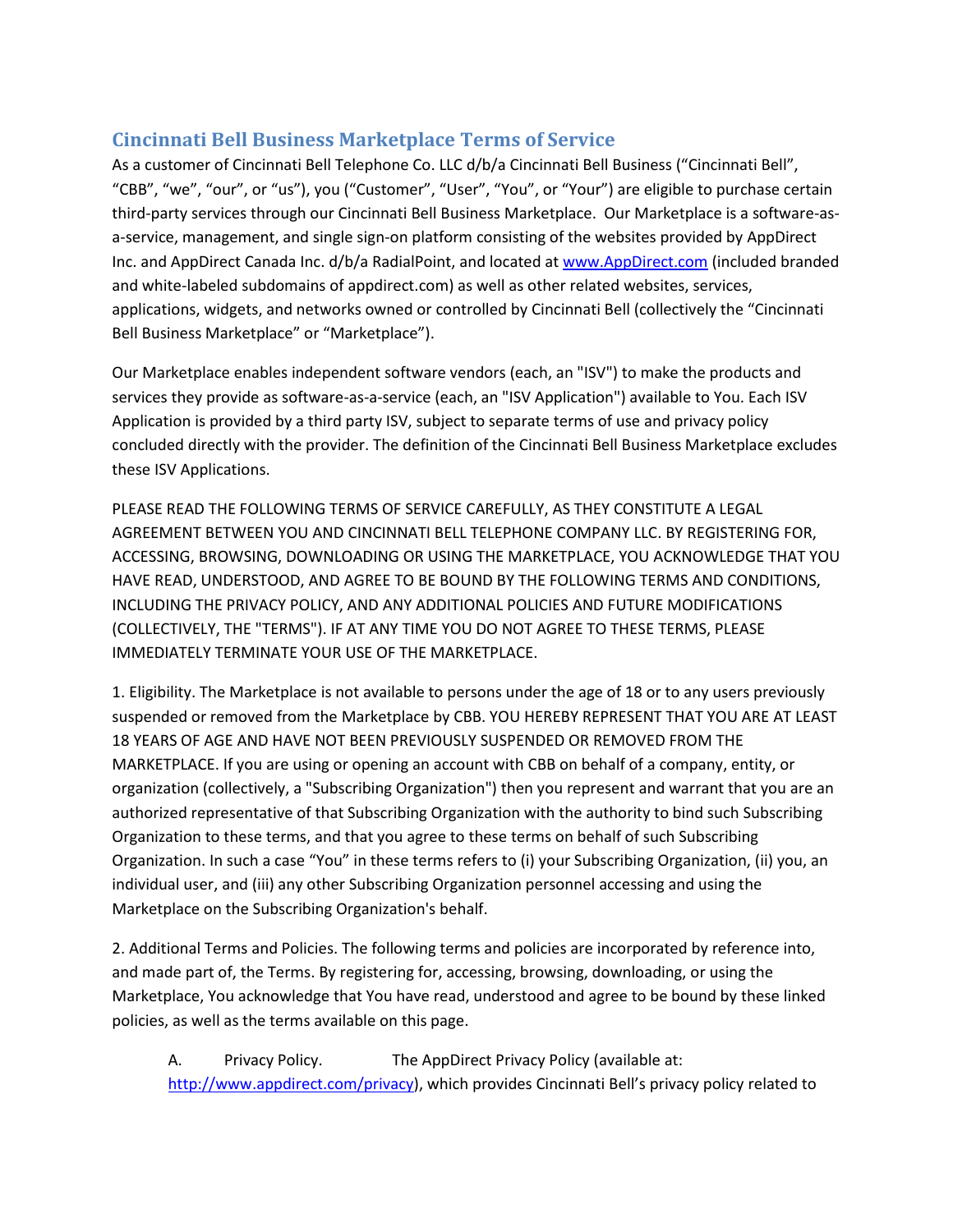the Marketplace and our collection, use, and disclosure of Your personal information in connection with the Marketplace, is hereby incorporated into these Terms by reference.

B. Additional Policies. When using the Marketplace, You will be subject to any additional posted policies, guidelines or rules applicable to specific services and features which may be posted from time to time (the "Policies"). All such Policies are hereby incorporated by reference into these Terms.

## 3. Permission to Access the Marketplace; Accounts.

Access to the Marketplace. Subject to Your ongoing compliance with these Terms, CBB hereby grants to You permission to use the Marketplace solely for your internal business purposes to (i) search and browse ISV Applications available through the Marketplace (ii) to manage subscriptions to and sign on to use ISV Applications purchased through the Marketplace; and (iii) in the case of a Subscribing Organization, to create individual user accounts allowing personnel of the Subscribing Organization to access and use the Marketplace.

#### Account.

When You set up an account on the Marketplace, You will be issued a password. You may also establish individual user accounts and passwords under your master account (for example, your MyAccount). You are solely responsible for maintaining the confidentiality of Your accounts and passwords, and for restricting access to them, and You agree to accept responsibility for all activities that occur under Your accounts or passwords. Information You provide to Cincinnati Bell upon registration and at all other times must be true, accurate, current, and complete. You also agree to keep this information accurate and up-to-date at all times. If You have reason to believe that Your account has been compromised, then You agree to promptly notify Cincinnati Bell at [securityoffice@cinbell.com](mailto:securityoffice@cinbell.com) or 1-800-391-4648.

## 4. Terms of Purchase.

ISV Applications. The ISV Applications offered on the Marketplace are made available by third party providers that are not affiliated with CBB and, as such, you agree that CBB is not responsible for such ISV Applications. Your purchases of access to ISV Applications are concluded directly between you and the applicable ISV, and subject to that ISV's terms of use and privacy policy (the "ISV Application Terms"), which you will have the opportunity to review and accept before processing your transaction. You agree to abide by the applicable ISV Application Terms.

Customer Service. For assistance with questions regarding these Terms (including any of the related Policies) or other inquiries, please first refer to the help section of the Marketplace. If You cannot find answers to your questions there, please call the provider of the ISVs on the Marketplace, AppDirect's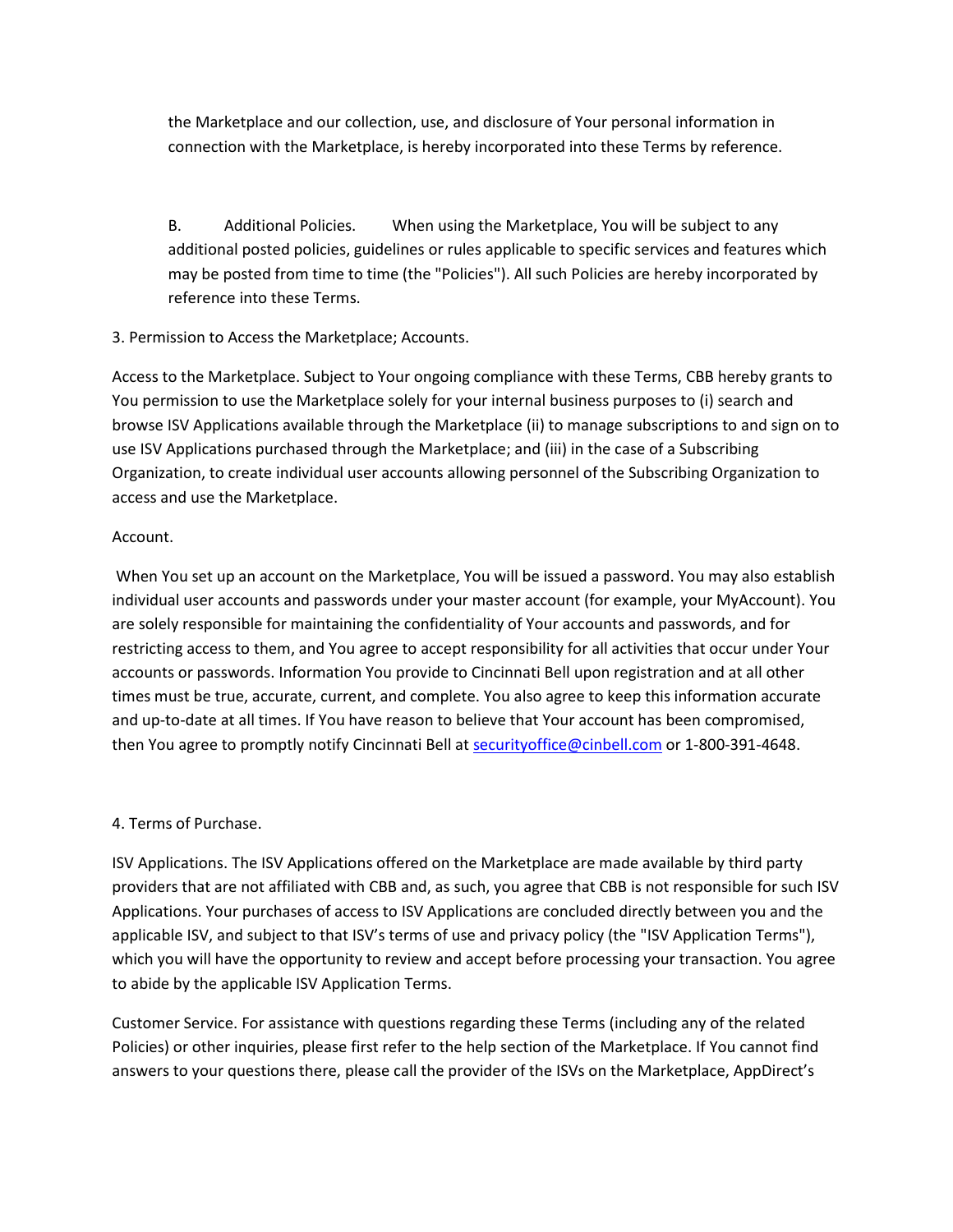subsidiary company Radialpoint, at:1-866-731-3431 or 513-233-7846. We will assist you in finding the right resource to answer your questions.

PLEASE NOTE THAT SUPPORT QUESTIONS RELATED TO THIRD PARTY APPLICATIONS MADE AVAILABLE ON THE MARKETPLACE SHOULD BE REFERRED DIRECTLY TO RADIALPOINT,WHICH MAY LIKEWISE DIRECT YOU TO THE PROVIDER OF THE APPLICABLE APPLICATION.

Transaction Processing. Transactions in respect of your purchases, are processed directly (and applicable fees are collected) by CBB, using a third party payment processor, irrespective of whether the transaction itself is concluded between You and CBB or You and a Third Party, such as an ISV. For recurring payments for periodic subscriptions, your credit card will be charged on an automatic and recurring basis, in advance, on the first day of each subscription period.

Payments. You agree to pay for all products and services that You purchase through the Marketplace, and we may charge Your payment instrument for any such payments. You are required to keep Your payment instrument information on file with CBB current, complete and accurate, and notify CBB if Your account is changed or canceled (e.g., if it is compromised or deactivated). You are responsible for all charges incurred under Your account made by You or anyone who uses Your account (including Your employees, contractors, agents, or other personnel). If Your payment instrument fails or Your account is past due, we may collect fees owed using other collection mechanisms. Your account may be deactivated without notice to You if payment is past due, regardless of the dollar amount.

Taxes. You are responsible for paying any governmental taxes imposed on Your use of the Marketplace, including, but not limited to, sales, use or value-added taxes. To the extent CBB is obligated to collect such taxes, the applicable tax will be added to Your billing account.

Refund Policy; Risk of Loss. As between You and Cincinnati Bell, all fees relating to services and downloaded products are final and nonrefundable. Each ISV may have its own policies regarding refunds, as set forth in the applicable ISV Application Terms.

Cancellation Policy. When you cancel your subscription to an application you will no longer have access to that application. We do not provide refunds on paid subscriptions.

Availability of Content; Purchases. CBB may make changes to or discontinue any of the products or services available within the Marketplace at any time, and without notice. In the event that an ISV Application you have purchased access to through the Marketplace is no longer accessible through the Marketplace, you must contact the applicable ISV directly to ensure continuity of service during the remaining term of the applicable subscription.

5. Ownership; Proprietary Rights. The Marketplace is owned and operated by Cincinnati Bell and its vendors and suppliers. The visual interfaces, graphics, design, compilation, information, computer code (including source code or object code), products, software, services, and all other elements of the Marketplace provided by CBB (the "Materials") are protected by United States copyright, trade dress, patent, and trademark laws, international conventions, and all other relevant intellectual property and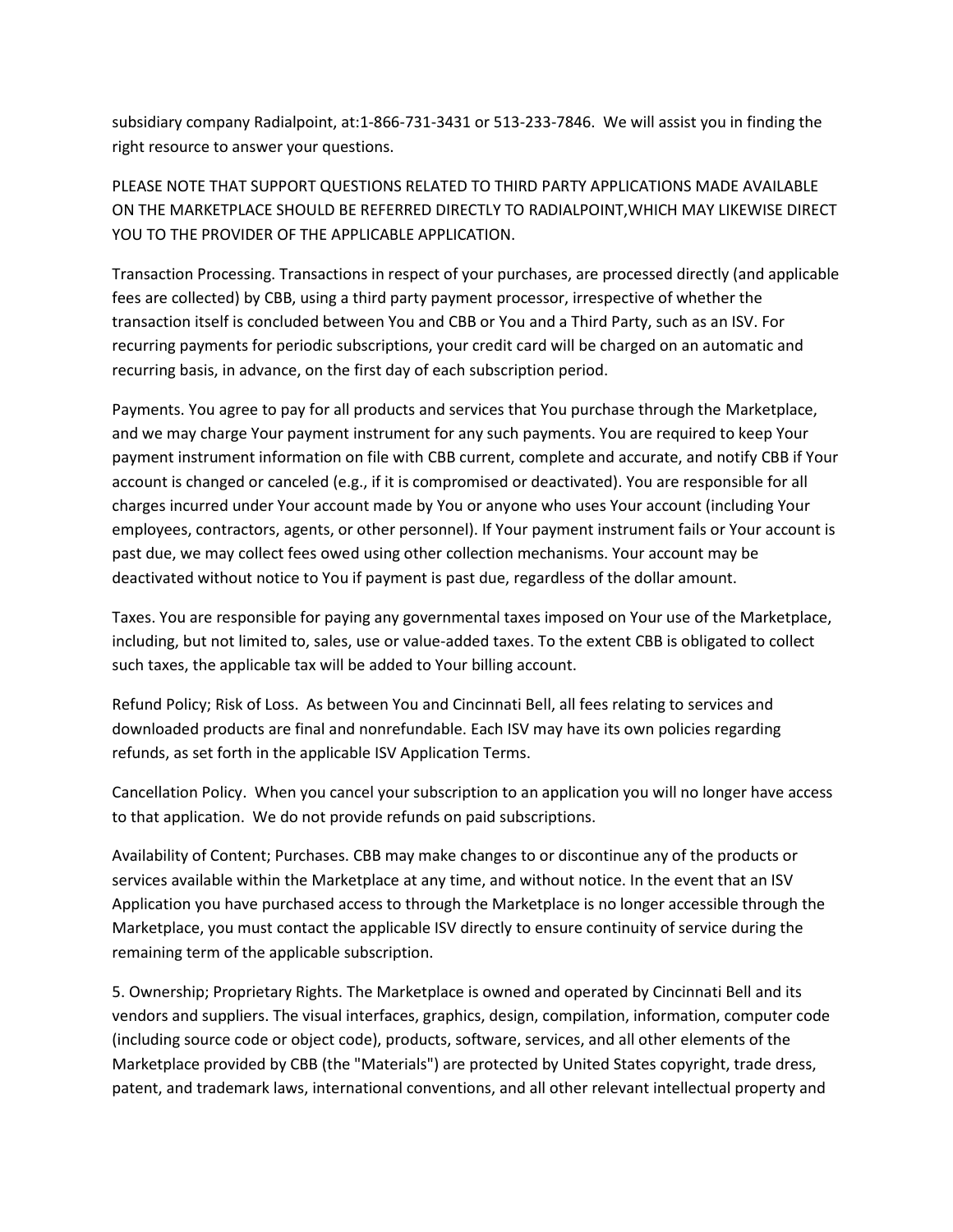proprietary rights, and applicable laws. All Materials contained on the Marketplace are the property of Cincinnati Bell or its subsidiaries or affiliated companies and/or third-party licensors. All trademarks, service marks, and trade names are proprietary to Cincinnati Bell or its affiliates and/or third-party licensors. You may not sell, license, distribute, copy, modify, publicly perform or display, transmit, publish, edit, adapt, create derivative works from, or otherwise make unauthorized use of the Materials. Cincinnati Bell and its vendors and suppliers reserve all rights not expressly granted in these Terms.

6. Prohibited Conduct. BY USING THE MARKETPLACE YOU AGREE NOT TO:

- use the Marketplace for any purposes other than: (i) to browse ISV Applications, purchase and manage subscriptions to ISV Applications, and sign on to ISV Applications you have purchased through, or imported into the Marketplace; or (ii) to access other features of the Marketplace as such services are offered by CBB;
- rent, lease, loan, sell, resell, sublicense, distribute or otherwise transfer the licenses granted herein or any Materials, or use the Marketplace on behalf of any third party;
- post, upload, or distribute any User Submission (as defined in Section 8 below) or other content that is defamatory, libelous, inaccurate, unlawful (including in violation of any intellectual property or similar laws), or that a reasonable person could deem to be objectionable, offensive, indecent, pornographic, harassing, threatening, embarrassing, distressing, vulgar, hateful, racially or ethnically offensive, or otherwise inappropriate;
- impersonate any person or entity, falsely claim an affiliation with any person or entity, or access the Marketplace accounts of others without permission, forge another person's digital signature, misrepresent the source, identity, or content of information transmitted via the Marketplace, or perform any other similar fraudulent activity;
- use the Marketplace if You are under the age of eighteen (18) years old;
- remove, circumvent, disable, damage or otherwise interfere with security-related features of the Marketplace or User Submissions, features that prevent or restrict use or copying of any content or ISV Applications accessible through the Marketplace, or features that enforce limitations on the use of the Marketplace or ISV Applications;
- reverse engineer, decompile, disassemble or otherwise attempt to discover the source code of the Marketplace or any ISV Application, or any part thereof, except and only to the extent that such activity is expressly permitted by applicable law notwithstanding this limitation;
- modify, adapt, translate or create derivative works based upon the Marketplace or any part thereof, except and only to the extent that such activity is expressly permitted by applicable law notwithstanding this limitation;
- interfere or attempt to interfere with the proper workings of the Marketplace or any activities conducted on the Marketplace; or
- access the Marketplace with any bot, spider, crawler, or other automated system or process, or bypass robots.txt exclusion files or any other similar or dissimilar measures CBB may use to prevent or regulate access to the Marketplace.

7. Third-Party Sites, Products and Services; Links.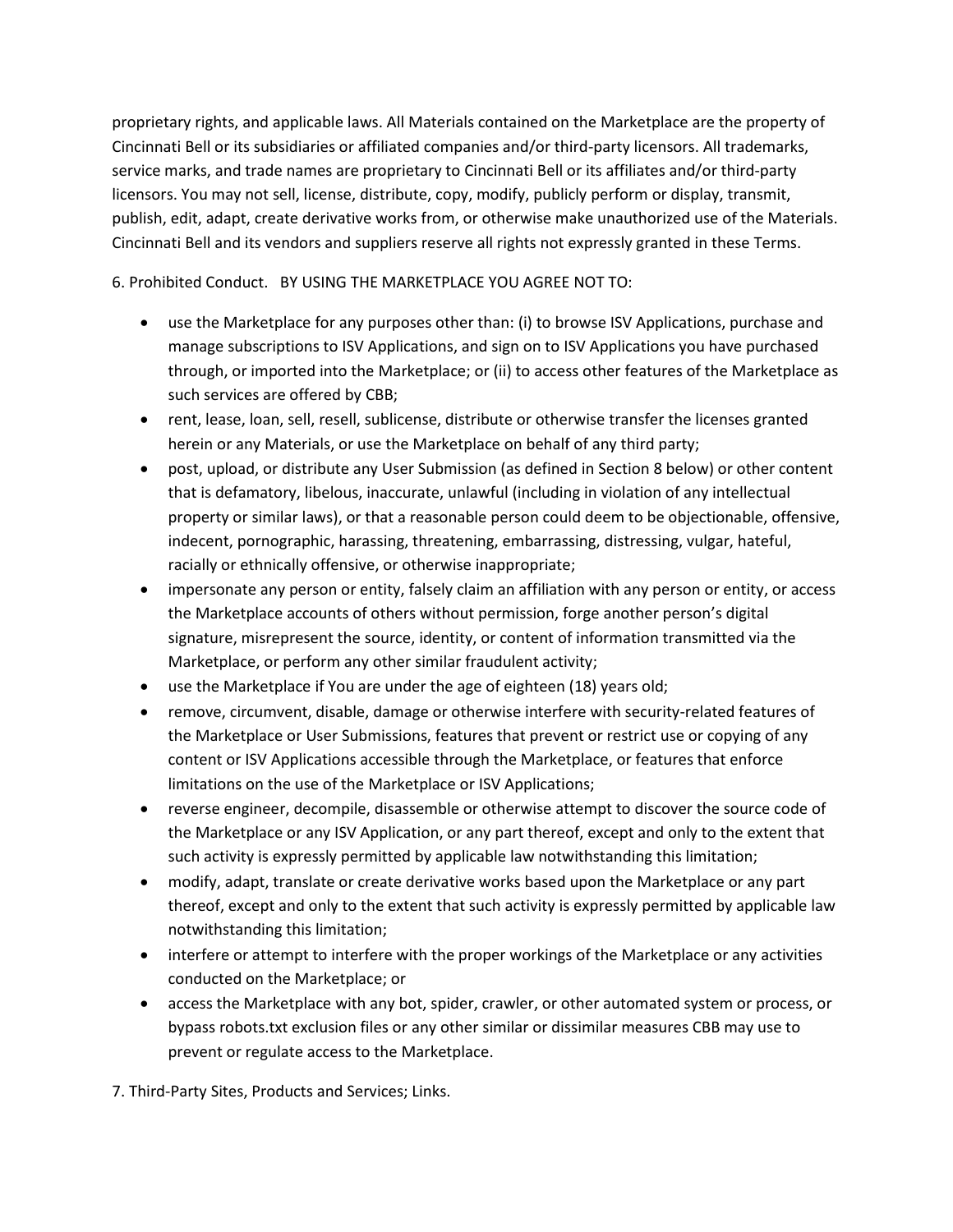The Marketplace includes links or references to other web sites or services, including without limitation advertisers' and ISV's web sites and ISV Applications, and the websites of CBB's vendors for the Marketplace, solely as a convenience to Users ("Reference Materials"). CBB does not endorse any such Reference Materials or the information, materials, products, or services contained on or accessible through Reference Materials.

Your correspondence or business dealings with, or participation in promotions of, third party ISVs or advertisers found on or through the Marketplace are solely between You and such third party. Access and use of Reference Materials and ISV Applications, including the information, materials, products, and services on or available through Reference Sites, is solely at Your own risk.

CBB provides a single signon service as part of the Marketplace. When you purchase an ISV Application, CBB will provide the ISV with certain information, such as your name, company name, email address, address and CBB account status to the ISV so that the ISV can provide the ISV Application. You hereby consent to CBB's provision of such information to the ISV. The ISV's use of such information (and other information it may collect from you in connection with the ISV Application) is governed by the ISV's privacy policy, which you can locate from the ISV Application or via the ISV's website.

8. User Submissions License Grant; Representations and Warranties.

License Grant to CBB. The Marketplace may allow you to submit content, including text, images, and other media files ("User Submissions"), such as when you create a profile or submit a comment on an ISV Application. You retain all right, title and ownership to all intellectual property rights in original aspects of your User Submissions. By submitting User Submissions to the Marketplace, You hereby grant to CBB a worldwide, non-exclusive, perpetual, irrevocable, transferable, sublicensable, assignable, fully paid-up, and royalty-free license to host, transfer, display, perform, reproduce, distribute, modify and otherwise utilize Your User Submissions in connection with developing, enhancing, providing, syndicating, promoting, and advertising the Marketplace. You also agree to waive (and cause to be waived) any claims and assertions of so called "moral rights" with respect to your User Submissions.

User Submissions Representations and Warranties. You are solely responsible for Your User Submissions and the consequences of posting or publishing them. By uploading and publishing Your User Submissions, You affirm, represent, and warrant that: (1) You are the creator and owner of or have all the necessary licenses, rights, consents, and permissions to authorize CBB to use and distribute Your User Submissions in the manner consistent with the features of the Marketplace and these Terms; (2) Your User Submissions do not and will not: (a) infringe, violate, or misappropriate any third-party right, including any copyright, trademark, patent, trade secret, moral right, privacy right, right of publicity, or any other intellectual property or proprietary right, or (b) slander, defame, libel, or invade the right of privacy or other property rights of any other person; and, (3) Your User Submissions do not contain any viruses, adware, spyware, worms, or other malicious code or any content or file that may have the effect of compromising any security or access control feature of the Marketplace or of any ISV Application. Violators of third-party rights may be subject to criminal and civil liability. CBB reserves all rights and remedies against any Users who violate these Terms.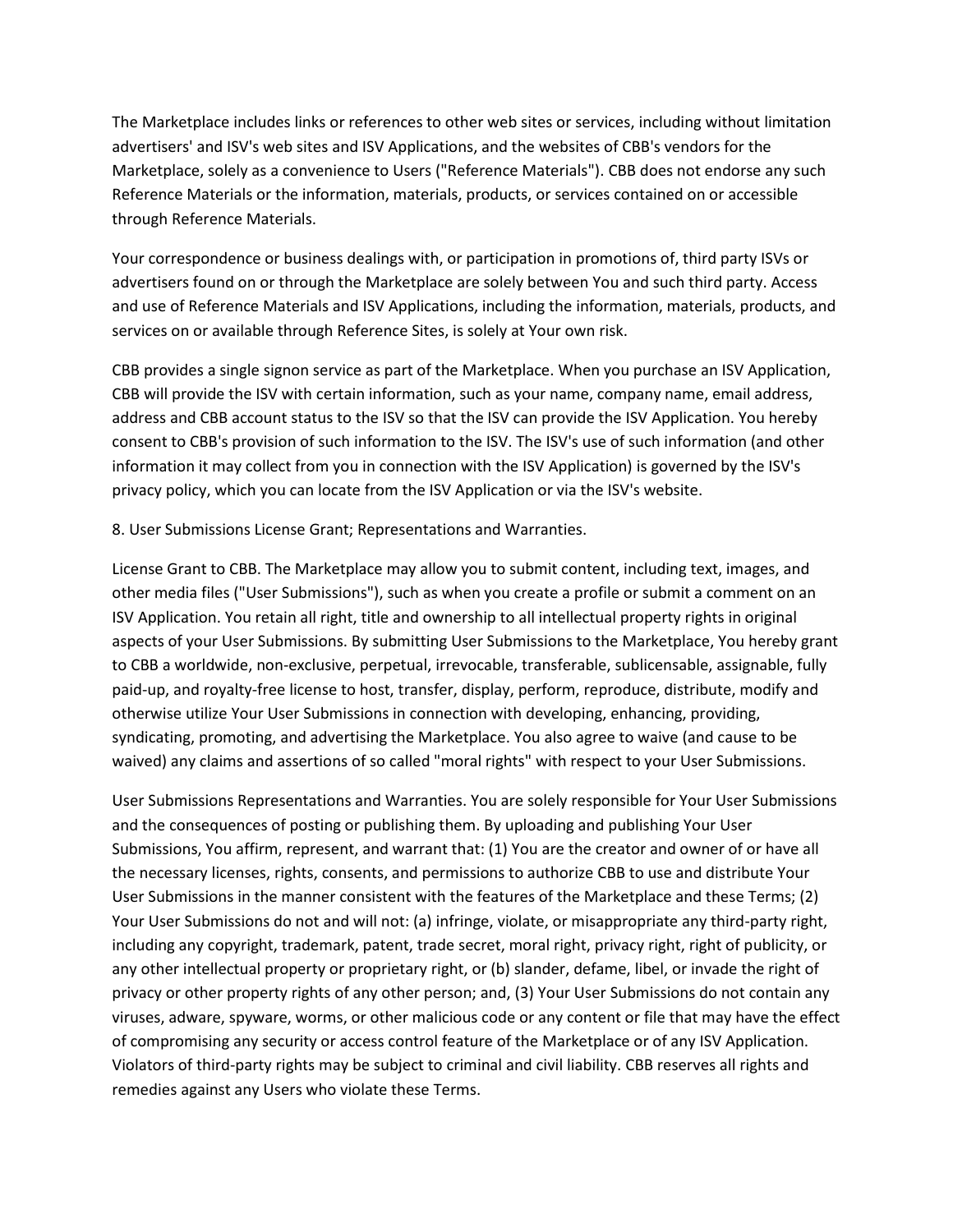User Submissions Disclaimer. You understand that when using the Marketplace You will be exposed to User Submissions or other content from a variety of sources, and that CBB is not responsible for the quality, accuracy, usefulness, or intellectual property rights of or relating to such User Submissions and other content. You further understand and acknowledge that You may be exposed to User Submissions (including without limitation communications with other users through public postings, private messaging, chat, or other similar features) and other content that is inaccurate, offensive, indecent or objectionable, and You agree to waive, and hereby do waive, any legal or equitable rights or remedies You have or may have against CBB with respect thereto. CBB does not endorse any User Submissions, and CBB expressly disclaims any and all liability in connection with User Submissions and other content. CBB reserves the right to determine in its sole discretion whether to remove any User Submission or other content. For clarity, CBB does not permit copyright infringing activities on the Marketplace.

9. Digital Millennium Copyright Act. Cincinnati Bell recognizes the importance of protecting copyright holders and prohibits the use of its systems or network for infringing activities. If you are a copyright owner or an agent thereof, and you believe that any content hosted on the Marketplace infringes your copyrights, then you may submit a notification pursuant to the Digital Millennium Copyright Act ("DMCA") by providing notice to us at:

> Patrick Crotty, Corporate Counsel Cincinnati Bell DMCA Support Attn: Security Department 221 East Fourth Street, Suite 121-300 Cincinnati, Ohio 45201 [dmcanotification@cinbell.com](mailto:dmcanotification@cinbell.com)

Please be aware that for the notice to be effective under the Digital Millennium Copyright Act ("DMCA"), 17 U.S.C. § 512(i), it must be in writing, submitted to the person at the address listed above, and must include substantially the following information:

- The electronic or physical signature of the owner of the copyright or the person authorized to act on the owner's behalf.
- A description of the copyrighted work that you claim has been infringed and a description of the infringing activity.
- Identification of the location where the original or an authorized copy of the copyrighted work exists, for example the URL of the website where it is posted or the name of the book in which it has been published.
- Identification of the URL or other specific location on this site where the material that you claim is infringing is located; you must include enough information to allow us to locate the material.
- Your name, address, telephone number, and email address.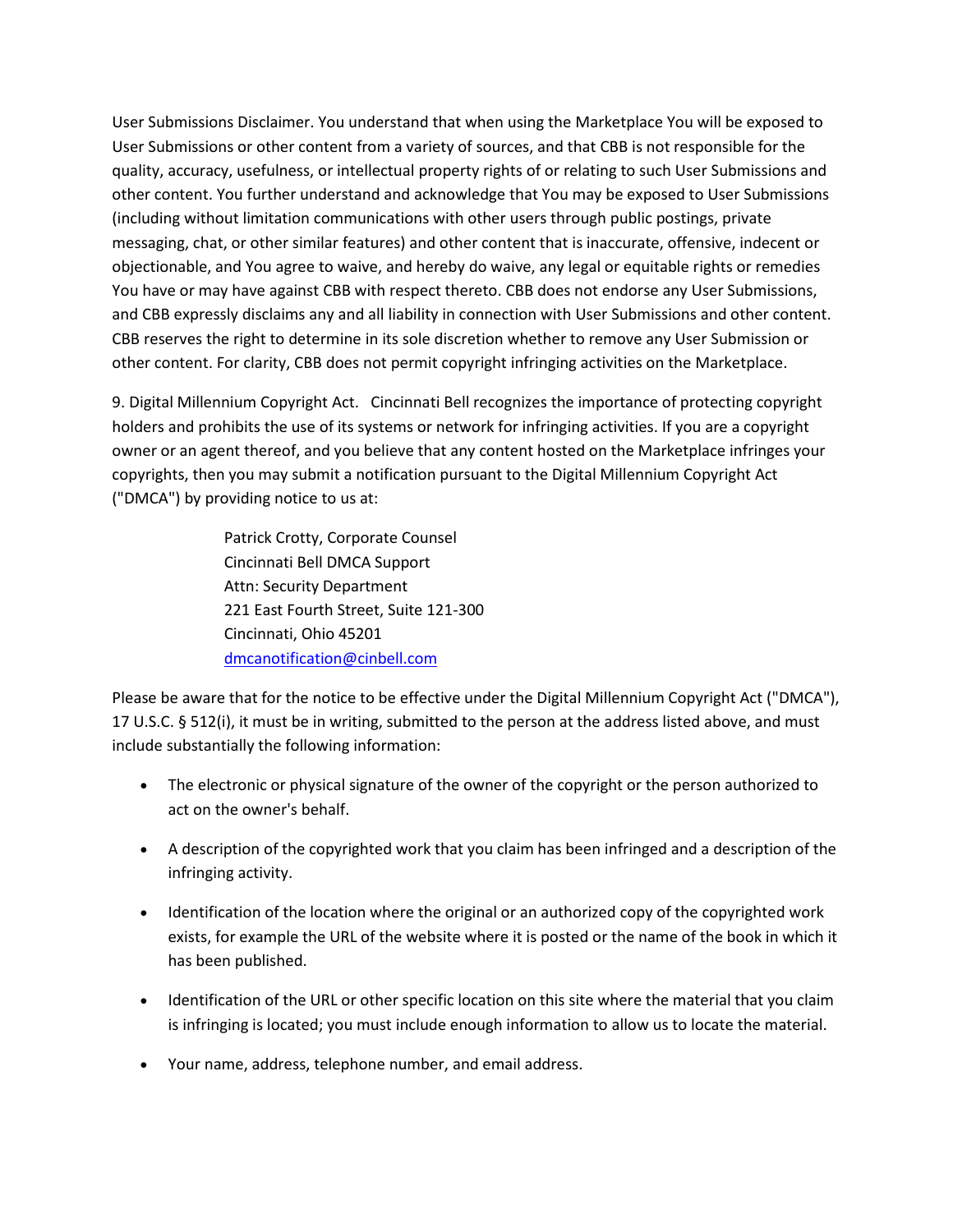- A statement by you that you have a good faith belief that the disputed use is not authorized by the copyright owner, its agent, or the law.
- A statement by you, made under penalty of perjury, that the above information in your Notice is accurate and that you are the copyright owner or are authorized to act on the copyright owner's behalf.

Please do not send any other notices or communications to the Designated Agent, who is appointed solely for the purposes of receiving notices of claimed copyright infringement under the DMCA.

## 10. Modification of these Terms; Modification of Fees.

Terms. CBB reserves the right, at our discretion, to change, modify, add, or remove portions of these Terms at any time by posting the amended Terms to the Marketplace. Please check these Terms and any Policies periodically for changes. In the event that such modifications materially alter your rights or obligations, CBB will use commercially reasonable efforts to notify you directly of the change, such as through the use of an in-Marketplace notification (for example, a pop-up or banner ad), or by sending an email to the address you provide upon registration. Your continued use of the Marketplace after the changes become effective constitutes Your binding acceptance of such changes. Except as stated elsewhere, such amended Terms or fees will automatically be effective upon the earlier of (a) Your use of the Marketplace with actual notice of the new terms, or (b) thirty (30) days after they are initially posted on the Marketplace; provided however, that any dispute that arises under this Agreement shall be resolved according to the version of the terms that were in place at the time the dispute arose.

Fees. Certain functions on the Marketplace have fees associated with them. When You use a service that has a fee You have an opportunity to review and accept the fees that You will be charged based on our stated fees, which we may change from time to time. CBB may choose to temporarily change the fees for CBB's services for promotional events or new services, and such changes are immediately effective when CBB posts the temporary promotional event or new service on the Marketplace. Any changes to fees for CBB's services that are not temporary or promotional will be effective thirty (30) days after we provide You with notice by posting such changes on the Marketplace. Unless otherwise stated, all fees are quoted in U.S. Dollars.

## 11. Termination; Terms of Service Violations.

CBB. You agree that CBB, in its sole discretion, for any or no reason, and without penalty, may terminate any account (or any part thereof) You may have with CBB or Your use of the Marketplace and remove and discard all or any part of Your account, user profile, and any User Submission, at any time. You agree that any termination of Your access to the Marketplace or any account You may have or portion thereof may be effected without prior notice, and You agree that CBB will not be liable to You or any third party for any such termination. Any suspected fraudulent, abusive, or illegal activity may be referred to appropriate law enforcement authorities. These remedies are in addition to any other remedies CBB may have at law or in equity.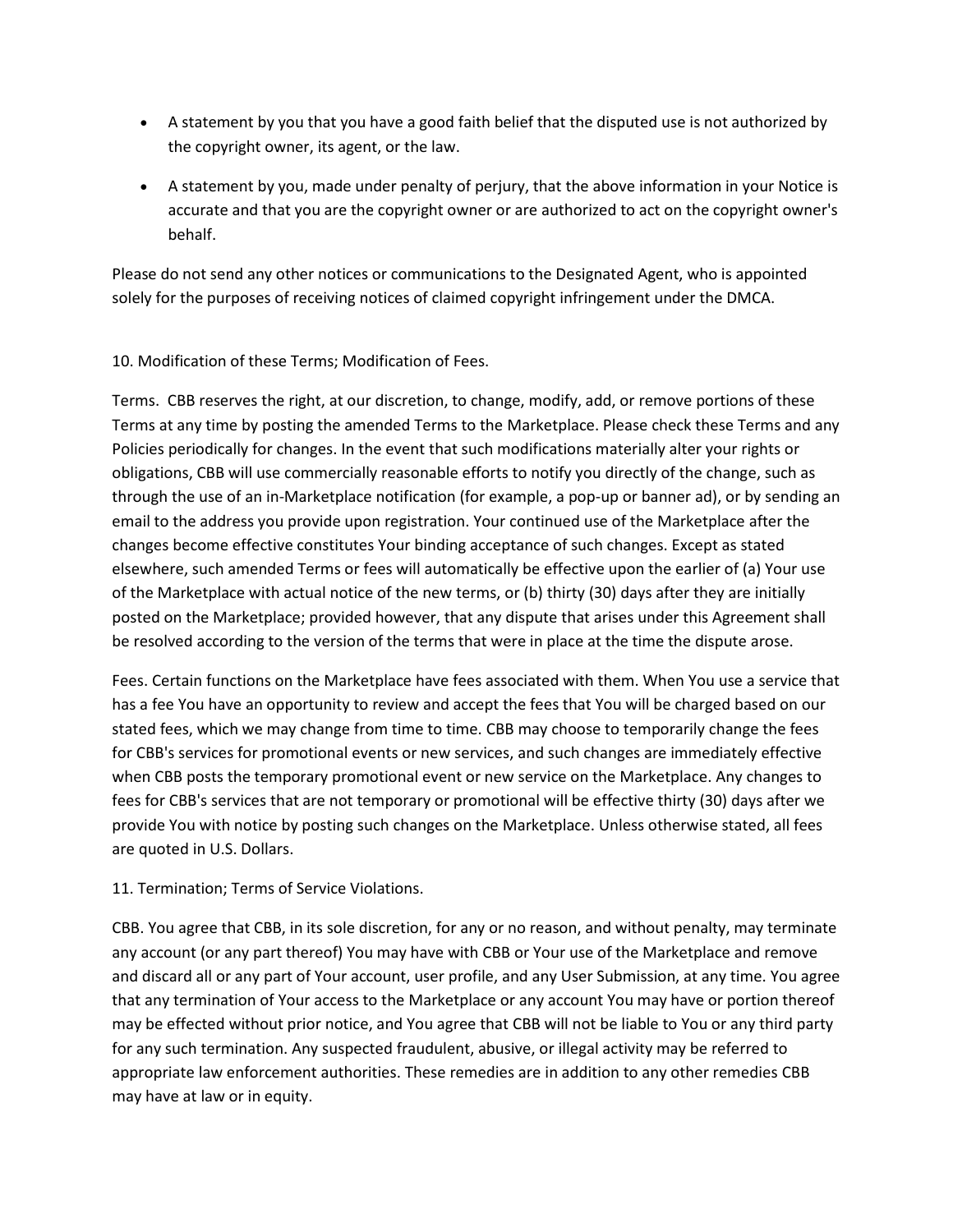You. Your only remedy with respect to any dissatisfaction with (i) the Marketplace, (ii) any of these Terms, (iii) any policy or practice of CBB in operating the Marketplace, or (iv) any content or information transmitted through the Marketplace, is to terminate these Terms and Your account. You may terminate these Terms by discontinuing use of any and all parts of the Marketplace and notifying CBB's customer service at [business@cinbell.com.](mailto:business@cinbell.com)

12. Indemnification. You agree to indemnify, defend, and hold CBB, its affiliated companies, contractors, employees, agents and its third-party suppliers, licensors, and partners harmless from any claims, losses, damages, liabilities, including legal fees and expenses, arising out of Your use or misuse of the Marketplace or any ISV Application, Your violation of these Terms, or any breach of Your representations, warranties, and covenants. CBB reserves the right, at Your expense, to assume the exclusive defense and control of any matter for which You are required to indemnify CBB, and You agree to cooperate with CBB's defense of these claims. CBB will use reasonable efforts to notify You of any such claim, action, or proceeding upon becoming aware of it.

13. Warranty Disclaimer. YOU EXPRESSLY AGREE THAT THE USE OF THE MARKETPLACE IS AT YOUR SOLE RISK. THE MARKETPLACE AND ANY DATA, INFORMATION, THIRD-PARTY SOFTWARE, USER SUBMISSIONS, ISV APPLICATIONS, REFERENCE SITES, SERVICES, OR APPLICATIONS MADE AVAILABLE IN CONJUNCTION WITH OR THROUGH THE MARKETPLACE ARE PROVIDED BY CBB ON AN "AS IS" AND "AS AVAILABLE", "WITH ALL FAULTS" BASIS AND WITHOUT WARRANTIES OR REPRESENTATIONS OF ANY KIND EITHER EXPRESS OR IMPLIED. YOU MAY, HOWEVER, HAVE ADDITIONAL WARRANTY RIGHTS DIRECTLY FROM THE APPLICABLE ISV. TO THE FULLEST EXTENT PERMISSIBLE PURSUANT TO APPLICABLE LAW, CBB, AND ITS AFFILIATES, PARTNERS, AND SUPPLIERS DISCLAIM ALL WARRANTIES, STATUTORY, EXPRESS OR IMPLIED, INCLUDING, BUT NOT LIMITED TO, IMPLIED WARRANTIES OF MERCHANTABILITY, FITNESS FOR A PARTICULAR PURPOSE, AND NON-INFRINGEMENT OF PROPRIETARY RIGHTS. CBB, AND ITS AFFILIATES, PARTNERS, AND SUPPLIERS DO NOT WARRANT THAT THE DATA, USER SUBMISSIONS, FEATURES, FUNCTIONS, OR ANY OTHER INFORMATION OFFERED ON OR THROUGH THE MARKETPLACE OR ANY REFERENCE MATERIALS WILL BE UNINTERRUPTED, ACCURATE, USEFUL, OR FREE OF ERRORS, VIRUSES OR OTHER HARMFUL COMPONENTS AND DO NOT WARRANT THAT ANY OF THE FOREGOING, IF ENCOUNTERED, WILL BE CORRECTED. CBB, ITS SUPPLIERS, LICENSORS, AFFILIATES, AND PARTNERS DO NOT WARRANT OR MAKE ANY REPRESENTATIONS ABOUT ISVs OR ISV APPLICATIONS. ANY WARRANTY MADE REGARDING ANY ISV APPLICATION IS MADE DIRECTLY BY SUCH ISV. CERTAIN JURISDICTIONS DO NOT ALLOW LIMITATIONS ON IMPLIED WARRANTIES. IF YOU RESIDE IS SUCH A JURISDICTION, SOME OR ALL OF THE ABOVE DISCLAIMERS AND LIMITATIONS MAY NOT APPLY TO YOU, AND YOU MAY HAVE ADDITIONAL RIGHTS. THE EXCLUSIONS OF WARRANTIES CONTAINED IN THESE TERMS APPLY TO YOU TO THE FULLEST EXTENT SUCH LIMITATIONS OR EXCLUSIONS ARE PERMITTED UNDER THE LAWS OF THE JURISDICTION WHERE YOU ARE LOCATED.

14. Limitation of Liability and Damages.

Limitation of Liability. UNDER NO CIRCUMSTANCES, INCLUDING, BUT NOT LIMITED TO, NEGLIGENCE, WILL CBB OR ITS AFFILIATES, CONTRACTORS, EMPLOYEES, AGENTS, OR THIRD-PARTY PARTNERS, LICENSORS, OR SUPPLIERS BE LIABLE FOR ANY SPECIAL, INDIRECT, INCIDENTAL, CONSEQUENTIAL,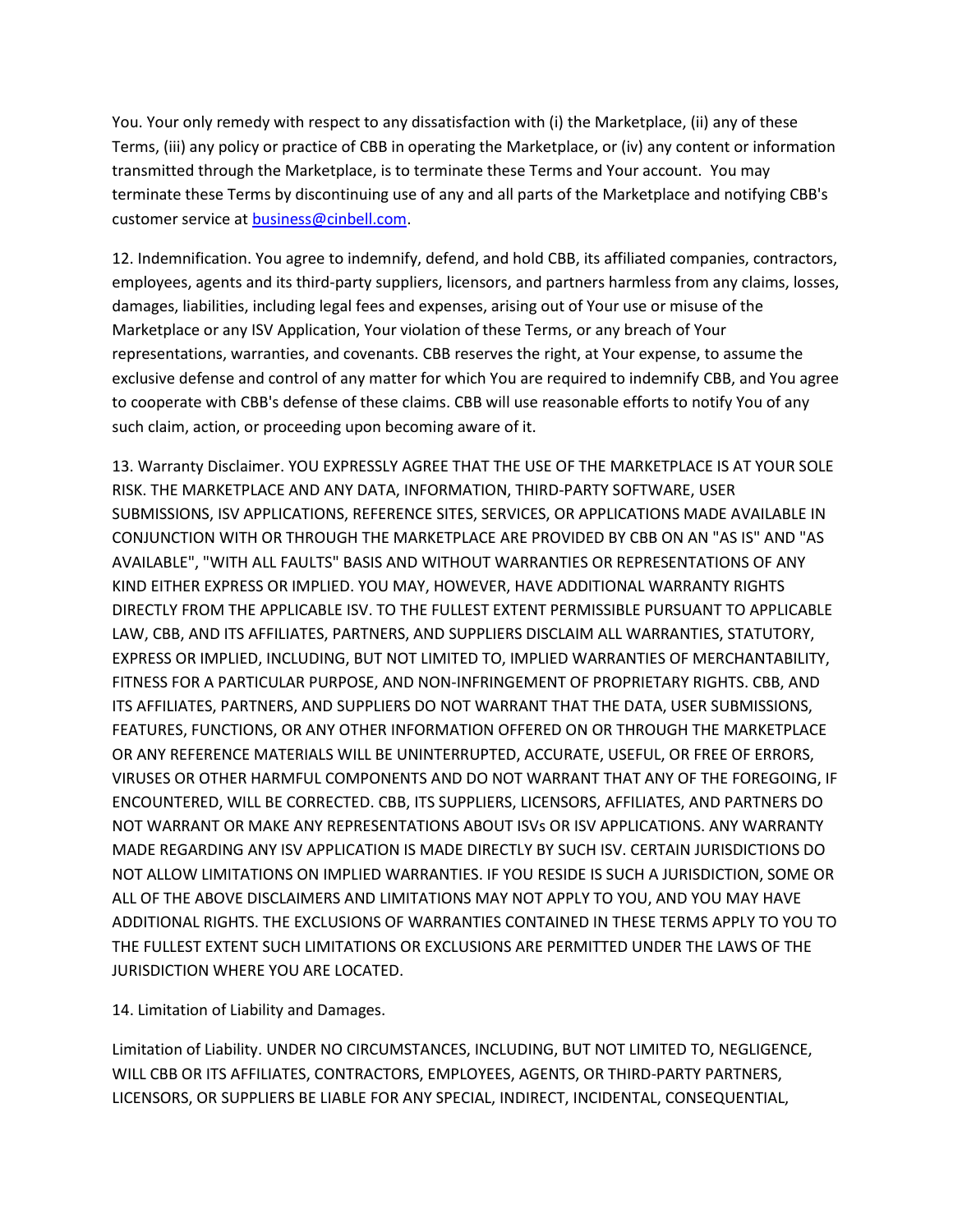PUNITIVE, RELIANCE, OR EXEMPLARY DAMAGES, LOST BUSINESS, LOST REVENUES OR LOSS OF ANTICIPATED PROFITS ARISING OUT OF OR RELATING TO THESE TERMS OR THAT RESULT FROM YOUR USE OR YOUR INABILITY TO USE THE MATERIALS, THE MARKETPLACE OR ANY ISV APPLICATION, EVEN IF CBB OR A CBB AUTHORIZED REPRESENTATIVE HAS BEEN ADVISED OF THE POSSIBILITY OF SUCH DAMAGES. APPLICABLE LAW MAY NOT ALLOW THE LIMITATION OR EXCLUSION OF LIABILITY FOR INCIDENTAL OR CONSEQUENTIAL DAMAGES, SO THE ABOVE LIMITATION OR EXCLUSION MAY NOT APPLY TO YOU. IN SUCH CASES, CBB'S LIABILITY WILL BE LIMITED TO THE FULLEST EXTENT PERMITTED BY APPLICABLE LAW.

Limitation of Damages. IN NO EVENT WILL CBB OR ITS AFFILIATES, CONTRACTORS, EMPLOYEES, AGENTS, OR THIRD-PARTY PARTNERS, LICENSORS, OR SUPPLIERS TOTAL LIABILITY TO YOU FOR ALL DAMAGES, LOSSES, AND CAUSES OF ACTION ARISING OUT OF OR RELATING TO THESE TERMS OR YOUR USE OF THE MARKETPLACE (WHETHER IN CONTRACT, TORT INCLUDING NEGLIGENCE, WARRANTY, OR OTHERWISE), EXCEED THE AMOUNT PAID BY YOU, IF ANY, TO CBB (OTHER THAN AMOUNTS PAID SPECIFICALLY FOR THE RIGHT TO ACCESS AND USE ISV APPLICATIONS) DURING THE TWELVE (12) MONTHS IMMEDIATELY PRECEDING THE DATE OF THE CLAIM OR TWO HUNDRED FIFTY US DOLLARS (\$250 USD), WHICHEVER IS GREATER.

15. Basis of the Bargain. YOU ACKNOWLEDGE AND AGREE THAT CBB HAS OFFERED ITS PRODUCTS AND SERVICES, SET ITS PRICES, AND ENTERED INTO THESE TERMS IN RELIANCE UPON THE WARRANTY DISCLAIMERS AND THE LIMITATIONS OF LIABILITY SET FORTH HEREIN, THAT THE WARRANTY DISCLAIMERS AND THE LIMITATIONS OF LIABILITY SET FORTH HEREIN REFLECT A REASONABLE AND FAIR ALLOCATION OF RISK BETWEEN YOU AND CBB, AND THAT THE WARRANTY DISCLAIMERS AND THE LIMITATIONS OF LIABILITY SET FORTH HEREIN FORM AN ESSENTIAL BASIS OF THE BARGAIN BETWEEN YOU AND CBB. CBB WOULD NOT BE ABLE TO PROVIDE THE MARKETPLACE TO YOU ON AN ECONOMICALLY REASONABLE BASIS WITHOUT THESE LIMITATIONS.

#### 16. Miscellaneous.

Notice. Except as otherwise provided in this Agreement, any notices or other communications contemplated or required under this Agreement, in order to be valid, shall be in writing and shall be given via personal delivery, overnight courier, or via U.S. Certified Mail, Return Receipt Requested. Notices to You shall be sent to the your Subscribing Organization's billing address; notices to CBB shall be sent to: Cincinnati Bell Telephone Co. LLC, 221 East Fourth Street, Cincinnati, Ohio 45202 Attn: Cincinnati Bell Business Marketplace, with a copy to: Cincinnati Bell Telephone Co. LLC, 221 East Fourth Street, Cincinnati, Ohio 45202 Attn: General Counsel. All such notices shall be deemed given and effective on the day when delivered by overnight delivery service or certified mail.

Waiver. The failure of CBB to exercise or enforce any right or provision of these Terms will not constitute a waiver of such right or provision. Any waiver of any provision of these Terms will be effective only if in writing and signed by CBB.